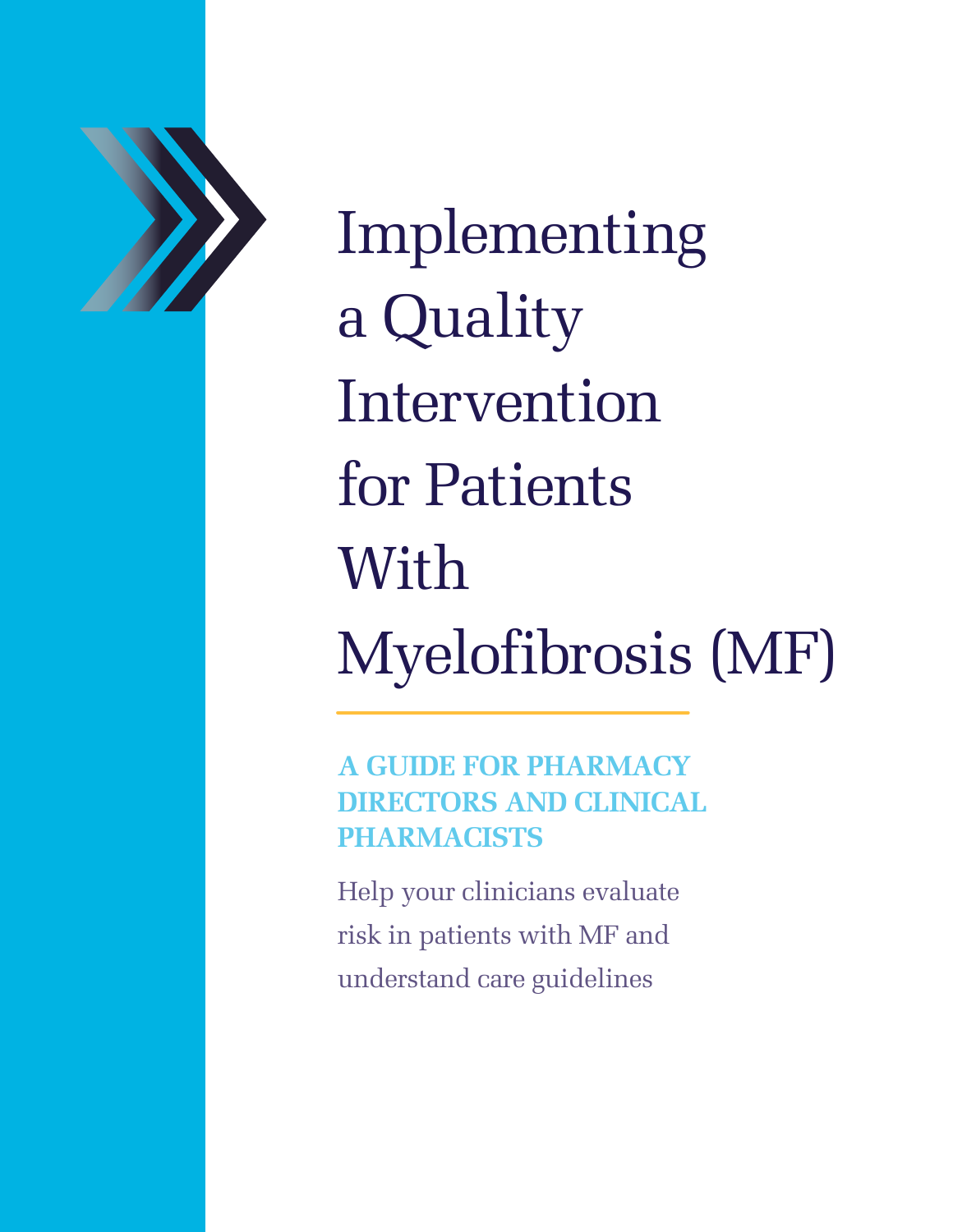# Myelofibrosis (MF) is a serious hematologic malignancy

MF is a Philadelphia chromosome-negative myeloproliferative neoplasm (MPN) marked by bone marrow fibrosis, abnormal blood counts, extramedullary hematopoiesis, a significant symptom burden, and shortened survival.<sup>1</sup>



#### **CANCER 5-YEAR OVERALL SURVIVAL RATES2,a**

"5-year overall survival rates were estimated using Surveillance, Epidemiology, and End Results (SEER) data obtained from population-based cancer<br>registries of the US population and SEER\*Stat Software version 8.3.2. The an 2007-2011. Overall survival is defined as the proportion of patients surviving at the specified time interval after diagnosis.<sup>2,3</sup>

### Risk stratification is recommended, but often not performed or inaccurate

According to the NCCN Clinical Practice Guidelines in Oncology (NCCN Guidelines®) for Myeloproliferative Neoplasms, risk stratification should be performed in all patients with MF at diagnosis and during treatment.4



a Retrospective chart review of 338 patients diagnosed with primary MF, post-polycythemia vera MF, or post-essential thrombocythemia MF between 1/2012 and 12/2016 from 28 community hematology/oncology practices in the OPEN network who were receiving care for at least<br>6 months, sponsored by Incyte. Data collected included clinical characteristics, risk asse outcomes. A data-derived International Prognostic Scoring System (IPSS) risk score was calculated for each patient.

In a separate study of patients with primary MF, approximately 90% (375/428) of evaluable patients were considered to be intermediate or high risk within 1 year of diagnosis.<sup>6</sup>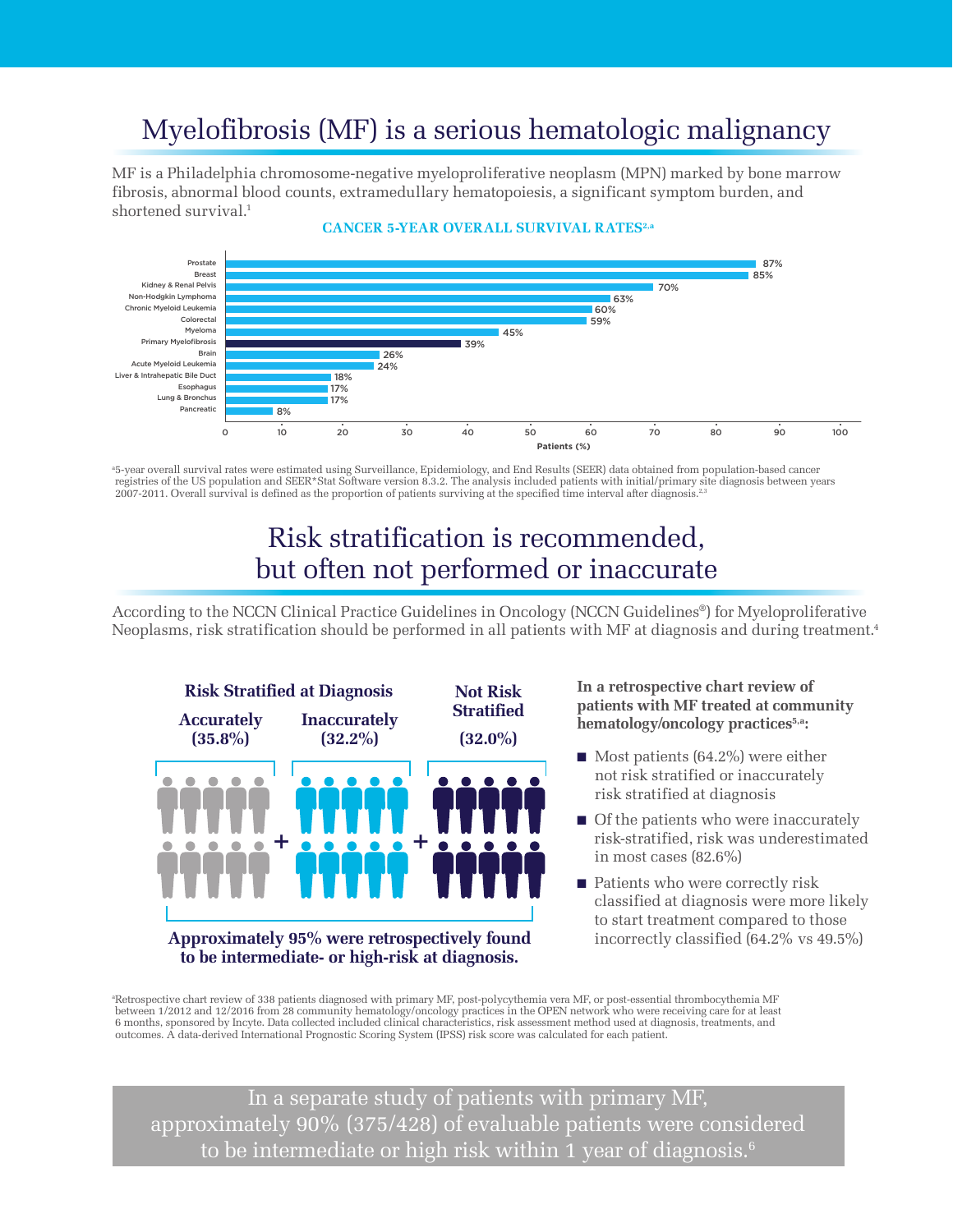### The presence of just one risk factor indicates intermediate-risk MF

Eight prognostic risk factors have been identified as independent predictors of shortened survival.<sup>6-8</sup>

The presence of *any one* of these risk factors indicates the patient has intermediate-risk MF.

#### **Risk Factors:**

- **1.** Age >65 years
- **2.** Circulating blast cells ≥1%
- **3.** Constitutional symptoms (weight loss >10% of baseline in the year preceding diagnosis and/or unexplained fever or excessive sweats persisting for more than 1 month)
- **4.** Hemoglobin level <10 g/dL
- **5.** Leukocyte count  $>25 \times 10^9$ /L
- **6.** Platelet count  $\langle 100 \times 10^9 \rangle L$
- **7.** Red cell transfusion dependency
- **8.** Unfavorable karyotype (complex karyotype or single or 2 abnormalities including +8, –7/7q-, i(17q), –5/5q-, 12p-, inv(3) or 11q23 rearrangement)

### Median life expectancy decreases as the number of risk factors increases

#### **MEDIAN LIFE EXPECTANCY BASED ON NUMBER OF RISK FACTORS PRESENT AT DIAGNOSIS7,a**



CI, confidence interval; IPSS, International Prognostic Scoring System.

<sup>a</sup> IPSS risk factors were used in this analysis — circulating blast cells ≥1%, hemoglobin level <10 g/dL, leukocyte count >25 × 109 /L, age >65 years, and constitutional symptoms.

**References: 1.** Vannucchi AM, Guglielmelli P, Tefferi A. Advances in understanding and management of myeloproliferative neoplasms. *CA Cancer J Clin.*<br>2009;59:171-191. **2.** Surveillance, Epidemiology, and End Results (S 1969-2014 Counties. Accessed January 4, 2017. 3. Howlader N, Noone AM, Krapcho M, et al, eds. SEER Cancer Statistics Review, 1975-2012, National<br>Cancer Institute. Bethesda, MD. http://seer.cancer.gov/csr/1975\_2012/, based 2015. Accessed January 4, 2017. 4. Referenced with permission from the NCCN Clinical Practice Guidelines in Oncology (NCCN Guidelines®) for Myelopro-<br>liferative Neoplasms V.2.2019. © National Comprehensive Cancer Network, treatment of patients with myelofibrosis at community oncology practices in the United States. Presented at: American Society of Hematology 60th Annual<br>Meeting; December 1-4, 2018; San Diego, CA. Abstract 115294. 6. Gangat *Oncol.* 2011;29(4):392-397. **7.** Cervantes F, Dupriez B, Pereira A, et al. New prognostic scoring system for primary myelofibrosis based on a study of the International Working Group for Myelofibrosis Research and Treatment. *Blood.* 2009;113(13):2895-2901. **8.** Passamonti F, Cervantes F, Vannucchi AM, et al. A dynamic prognostic model to predict survival in primary myelofibrosis: a study by the IWG-MRT (International Working Group for Myeloproliferative Neoplasms Research and Treatment). *Blood*. 2010;115(9):1703-1708.